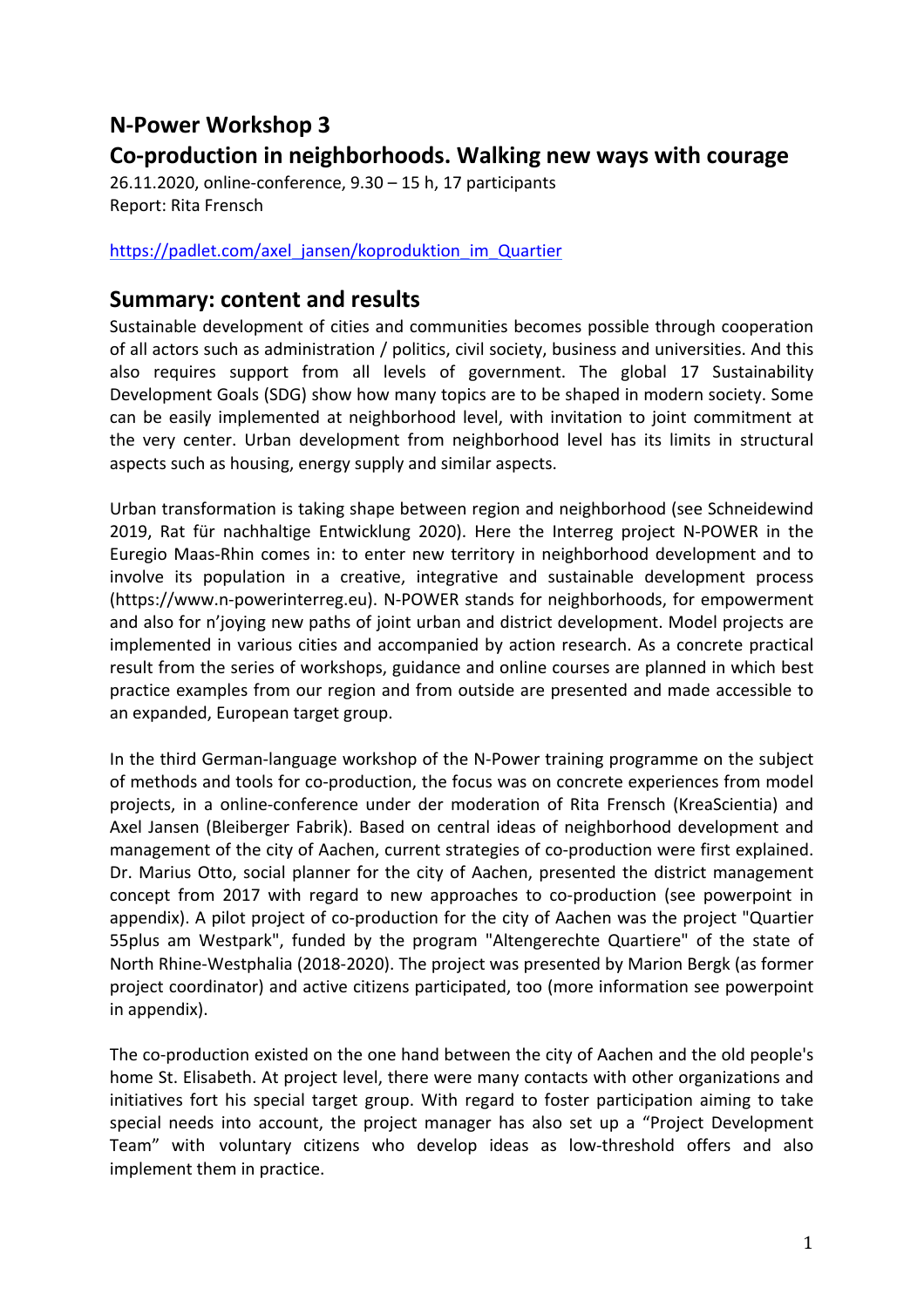Participation and health prevention were explored jointly and tried out individually - in advance of or in addition to well-known classic infrastructure offers such as old people's homes and care centers. The first project phase was completed at the end of August and the continuation is being jointly developed (https://unser-quartier.de/55plus-am-westpark ).

In the afternoon, all participants were invited to contribute their own project experiences and explore new perspectives together. Representatives from Eupen-Bergviertel and Aachen-Nord reported as members of N-POWER network model projects. Representatives of the social work of the Catholic and Protestant churches as well as Caritas as a welfare association also attended from Aachen. Individual questions and organizational issues were exchanged in small groups. Finally, various questions could be discussed in more depth in the plenary session.

In this transnational online-conference, representatives from local administrations in Eupen and Aachen, from civil society organisations and active citizens in dialogue showed again what we already achieved. It was a very friendly cooperation and, thanks to the attitude of mutual consultation, through co-production this workshop was a well-rounded affair. As an online conference, it was a new shared experience that, thanks to the lively moderation and committed participants, was also a successful encounter as a daytime event - from an abstract concept to a concrete pilot project to many small and tried-and-tested suggestions from everyday business of neighborhood development which can make life easier in the sometimes demanding neidghborhood development (see list of participants in appendix).

## **Summary of the results according to central questions:**

#### **1. Why is co-production a good approach in neighborhood development?**

Knowledge, talents, skills and commitment of the many are needed for neighborhood development. Community development in professional sense is carried out by various actors such as advisory, meeting and support services and municipal employees as "guides" for various needs. Citizens are everyday experts who are needed as users and implementers for all municipal measures to make sure that they have an impact (top-down). From another perspective, involvement and participation create an expanded offer, e.g. as seniors are engaged for a senior-friendly neighborhood in which "culture of aging" is lived creatively and innovatively (bottom-up). Local entrepreneurs are increasingly bringing their ideas and resources to these networks, thus strengthening local economy in these processes. This is how neighborhood development becomes a joint effort.

#### **2. How can co-production be developed, organized and evaluated and set up sustainably?**

At the beginning of co-production there is often inspiration and courage to establish new contacts, to develop new paths in dialogue and walk them together. Being open to other perspectives, understanding despite differences in communication and appearance, building trust with patience - as communication at eye level on project level in a vertical structure between politics / administration on one hand and citizens on the other. This requires relationships between people, networks beyond organizations, structures such as programs and financing, motivations that often go beyond day-to-day business, shared values and reliability. Finally, also stabilization in sense of a sustainable effect, in which effects on actors and target groups are described, questioned and checked for their future potential. And from this point a perspective how to integrate outcomes and people in existing structures.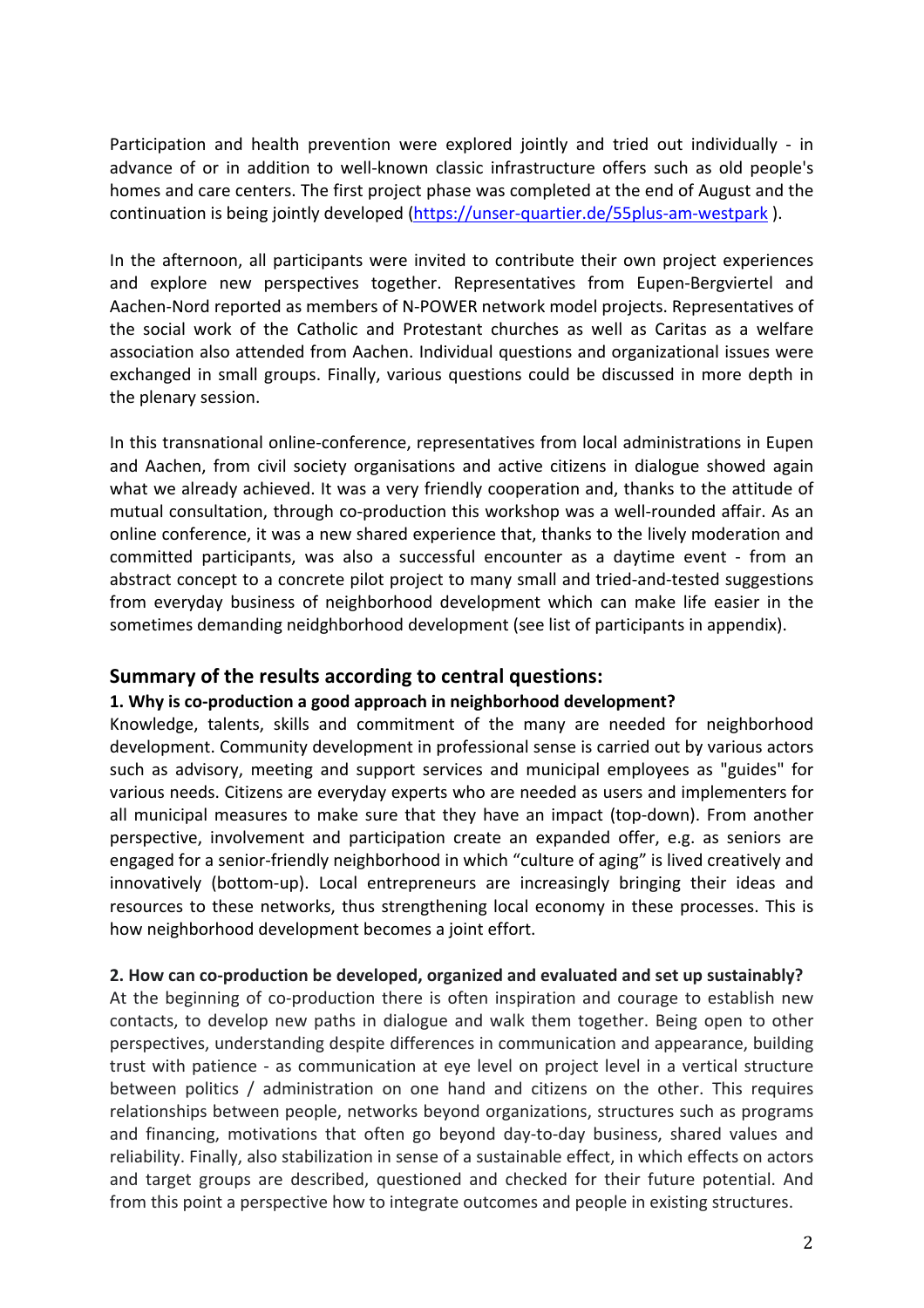### **3. How can citizens be informed of these new approaches?**

A heterogeneous group of citizens and actors needs just as many different formats and channels of information and communication. While some can be easily approached via various media channels and forms of public relations, others need low-threshold offers and concrete tangible actions in everyday life in order to be able to experience co-production. The project management in neighborhoods usually has an individual tool case for tools and methods that are tested step by step and build on experience. The questions of transparency and accessibility always remain topical (see also workshop A on target groups that are difficult to reach).

## **4. How can citizens be given the chance to participate in such developments in their neighborhood?**

An "innovation-ready administration" with a citizen-open approach seems to be a good starting point. The focus of a successful neighborhood development is always on people who are settled in the respective area. The location of the district in the city as a whole and the type of house building and real estate have a decisive influence on the social structure. The "art of participation" is to develop tailor-made offers and seeing the strengths of all people recognizing and fostering special skills of everyone in joint development / implementation / active participation. This works best with residents and not for them. The precondition is once more trust and openness as well as time and patience in an open-ended and sometimes slow process that follows different laws than known professional processes. And here is also needed openness of citizens towards administration / politics on the one hand and towards local economy on the other (see also workshop B on new spaces for citizen participation).

## **5. And how can these approaches be used in (disadvantaged) neighborhoods to improve everyday quality of life?**

Through transparent information and communication, open and low-threshold participation, consideration of needs and strengths of target groups according to age, origin and milieu in the neighborhood, support of interests that lead to an everyday quality of life and which enables residents to exercise their own responsibility and to experience their self-efficacy, their rights and their duties and thereby strengthen them.

In this complex and very interwoven field of work, "guides" are needed who know different target groups and find ways to bring them together. This also includes finding finances for neighborhood development and participation. And to communicate and evaluate the scope of activities and the concrete effectiveness of various initiatives in simple language.

#### **6. What examples are there as a learning model in co-production?**

- $\Rightarrow$  Co-production between administration and civil society: Project 55 plus at Westpark
- $\Rightarrow$  Co-production between administration and company: Aachen-Nord
- $\Rightarrow$  District conference as an instrument of decentralized social development in coproduction with organizations in the district: entire city of Aachen
- $\Rightarrow$  Organizational innovations through cooperation with actors who represent the needs of special groups of residents, such as people with disabilities or resident groups 55 plus or 65 plus

Note: Possibilities always depend on the structures that have evolved in the district. Transfer of learning models is basically possible if they are adapted to the given context.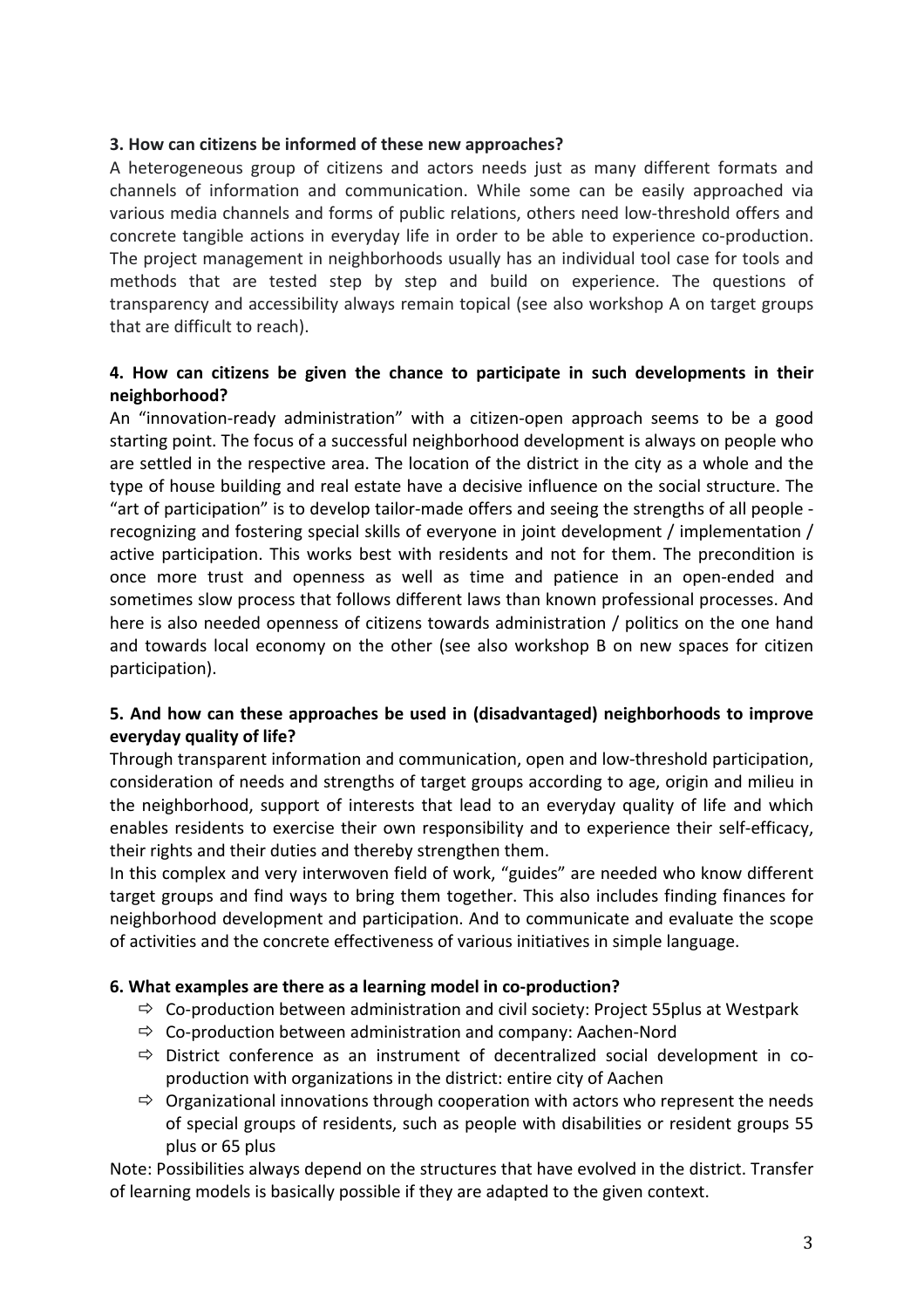## **Methods and tools of co-production using the example of Project 55plus at Westpark**

#### **Preparation and support:**

- $\Rightarrow$  Citizens' forum e.g. as a kick-off -> foundation of PCT
- $\Rightarrow$  30 expert interviews and scientific study in cooperation with Katholische Hochschule, Aachen
- $\Rightarrow$  Participation in further training offers (website, etc.)

### **Methods and tools of communication:**

- 1. Networking (internal / external)
	- $\Rightarrow$  Cooperation partner in co-production
	- $\Rightarrow$  Project sponsor in the network city of Aachen, St. Elisabeth retirement home
	- $\Rightarrow$  Actors in the neighborhood such as churches and social organizations
	- $\Rightarrow$  Neighborhood conference Westparkviertel
	- $\Rightarrow$  Citizens in the neighborhood (some of them building a new (leadership) community)
	- $\Rightarrow$  Specialist institutions in the context of work with the elderly (local / regional)
- 2. Moderation of group processes, in a broad variety
- 3. Coordination of offers / activities
	- $\Rightarrow$  Participation in nationwide, global events such as World Seniors Day with Silent Disco
	- $\Rightarrow$  Offer of new events such as fair "health day" in Westpark
- 4. Public relations -> website, newsletter, flyer and self designed invitation cards
- 5. Outreach activities social work -> Bench as consultation meeting point in Westpark
- 6. Low-threshold offers
	- $\Rightarrow$  Sport in the park
	- $\Rightarrow$  Walks
	- $\Rightarrow$  Knitting café and Repair café (stopped because of Corvid) in cooperation with St. Jakob
	- $\Rightarrow$  Community garden St. Jakob
- 7. Series
	- $\Rightarrow$  Lively advent calendar
	- $\Rightarrow$  Conversations in neighbor's garden
- 8. Digital networking -> virtual breakfast meeting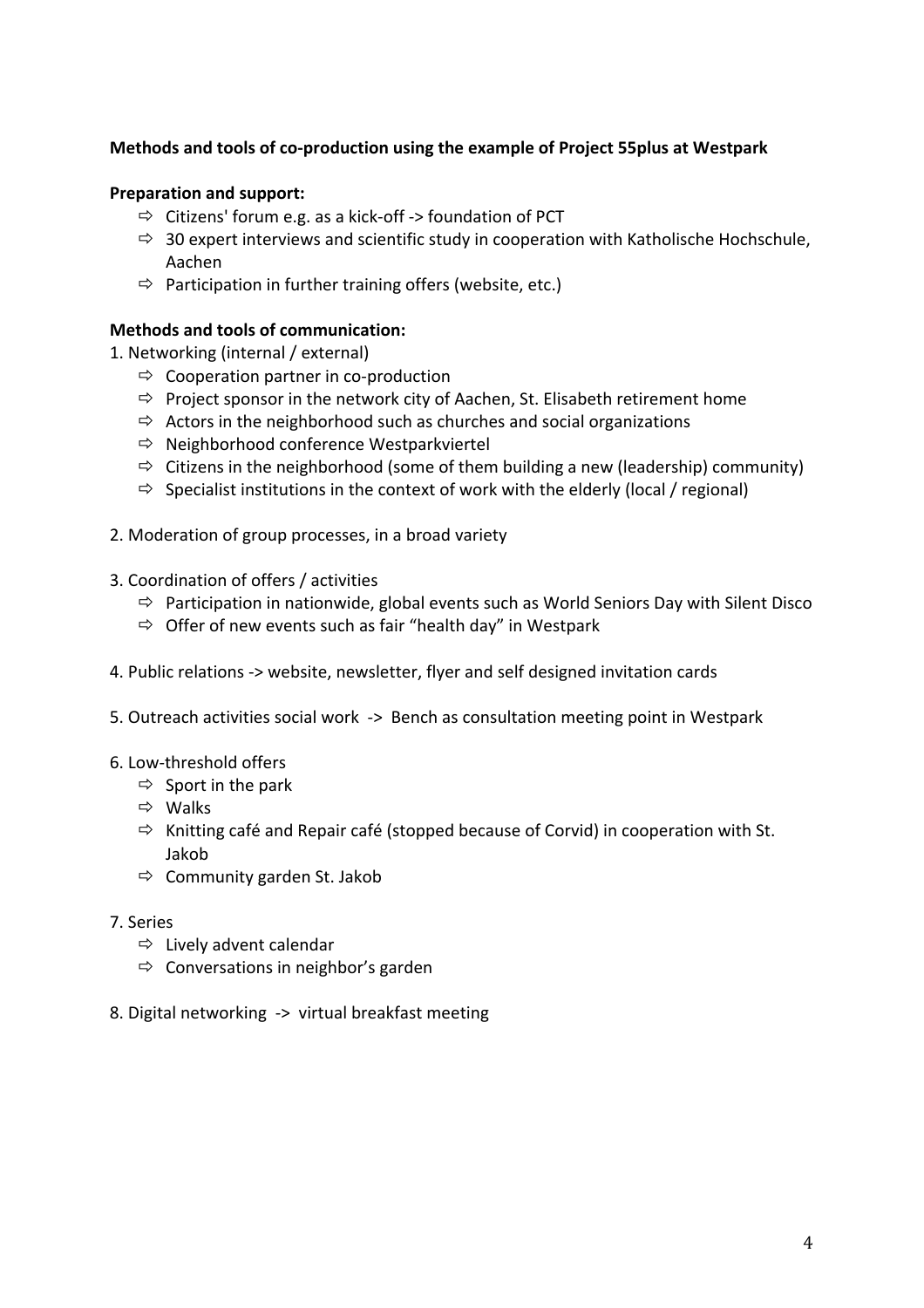## **Afternoon interaction session**

### **1. Stabilization for sustainable project activities**

The question of perpetuation affects every project, because projects are usually launched to create a time-limited space for innovation. Often, at municipal level no funds are earmarked for project funding. And financing of permanent structures lies outside of project funding programs. That is why the question arises again and again how project results can be stabilized at the end of funding and people engaged can be supported further on. The best solution is to identify early from within the project people or structures able to make sure a long-term sustainable further work.

Helpful for further planning:

- $\Rightarrow$  Network analysis: Who is involved, how are people interested? Who could contribute to stabilization?
- $\Rightarrow$  Impact analysis: What or who is effective where? How and where are signs of stabilization before the end of the project?

A connection to existing structures enables docking at the end of the project and further work, maybe within a different rhythm. Instead of the usual dramaturgy of project start, climax and conclusion circular work enables to deal creatively with continuity. In doing so, leadership and control can be left to others. Sometimes many different project fathers and mothers tend to create a somewhat chaotic project setting, while at the same time the potential for connection increases for the purpose of perpetuation.

Note: Think about questions of stabilization right from the start, work more circularly and always think in between about the further course and develop the question of sustainable project management together. Where are there ideas and pitfalls for stabilization? What does a loose connection need and what does a permanent connection need?

#### **2. Supervision of voluntary work as human resources**

In neighborhood development, the focus is on people who plan and carry out actions, who understand complex processes and are able to develop and maintain a wide range of communication channels. Volunteers need personnel management and group leaders who take responsibility to ensure results, make transfer possible and guide complex processes that is what "volunteering needs full-time" means. Classic volunteering is often associated with serving others and cost savings for the organization to which volunteers are bound. Volunteering in modern sense creates spaces of better life based on own interests and talents by sharing ideas and time with other.

Citizen engagement as a generic term for diverse activities from classic volunteering to independent citizen projects requires transparency and freedom, recognition and mindfulness, respect and appreciation in all facets. And above all, expectation management is needed that clarifies various concepts and attributions in communication and thus strengthens self-image, for example:

Volunteering: in the classic sense, selfless service to one's neighbor

Voluntary work: based on own interests and talents

Citizen engagement: work out innovation for issues that are in your own interest, e.g. sustainability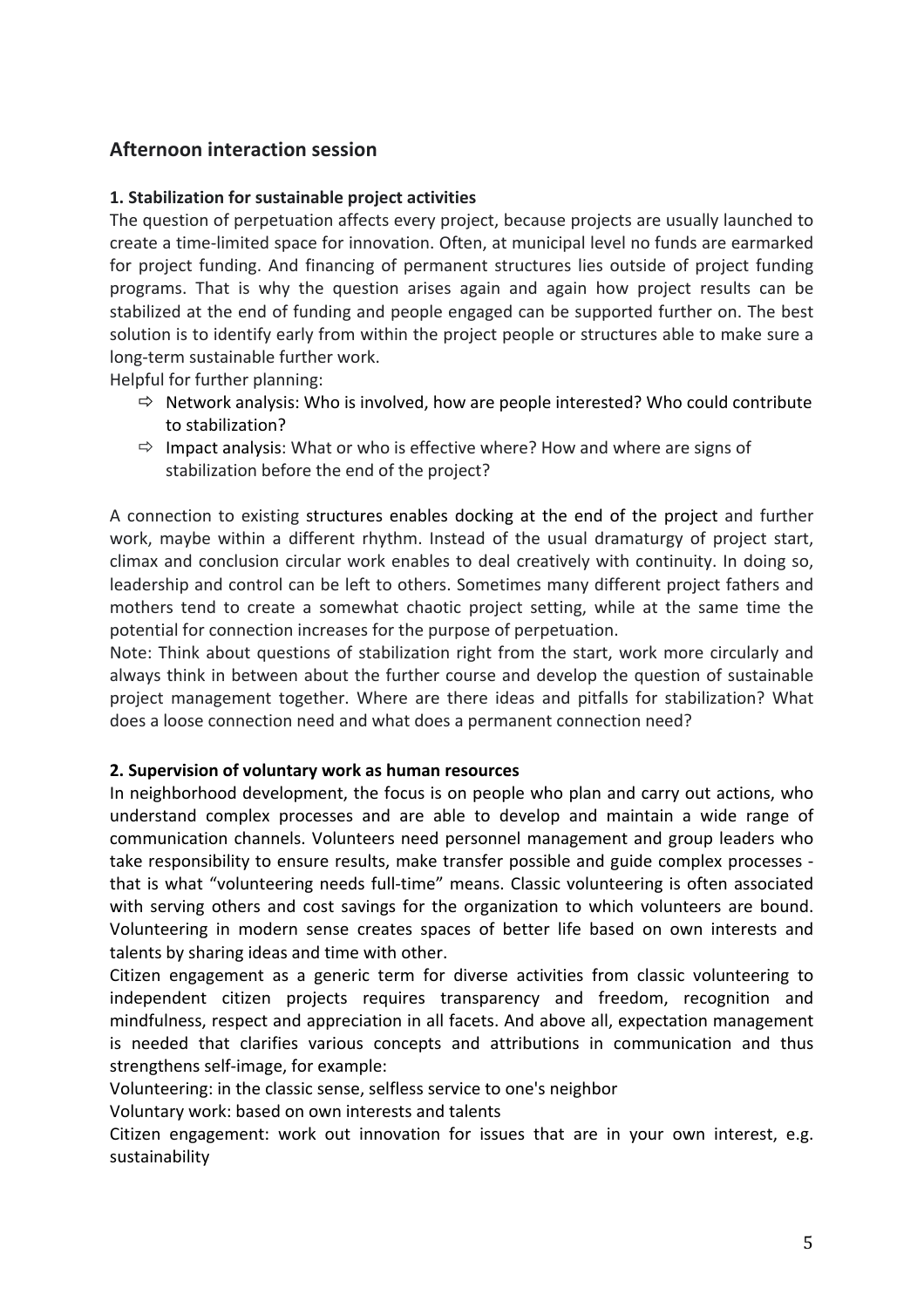Assume responsibility, yes, but within limits, so that volunteer work is not continued as professional jobs "under a different sign". It became clear that in general older volunteers are less willing to take on responsibility after retirement than young people who still want to pursue a career.

#### **3. Local economy**

Communities of companies in local economy, corporate social responsibility (CSR), sponsoring and fundraising, alternative forms of economy with new approaches in welfare economies are some examples of how entrepreneurship and civil society are increasingly moving towards one another. If sustainable communal development needs all actors, then entrepreneurs are also in demand. Companies want to contribute for different reasons: such as a family company with an emotional local connection, out of a need for skilled workers, to get involved with a social contribution aiming to bind employees through it or - very recently in Corona times - as local company to raise awareness of customers and to retain customers.

Examples of cooperation with companies:

Example A: Create an intersection between actors

+ Entrepreneur interest in skilled workers, interns

+ Youth club is interested in supporting young people

Format: Business days of action, where people can meet and get to know each other through small, concrete actions

Example B: "Good thing"

Exchange of monetary service

+ Network company provides advice on digital infrastructure, software

+ Training location provides team days for company executives

Example C: Cooperation with a pharmacy

+ Senior citizens' organization is looking for lecturers for information events for migrants + Local pharmacy seeks direct contact with customers as an advantage over internet pharmacy

In addition to the link between local government and civil society, the link between business and civil society seems to be gaining importance from both sides. Here, too, many new paths can be explored together in terms of co-production. It makes sense to acquire knowledge and to differentiate well between concepts in communication and planning according to sponsoring, fundraising, advertising campaigns - also in terms of mutual expectation management.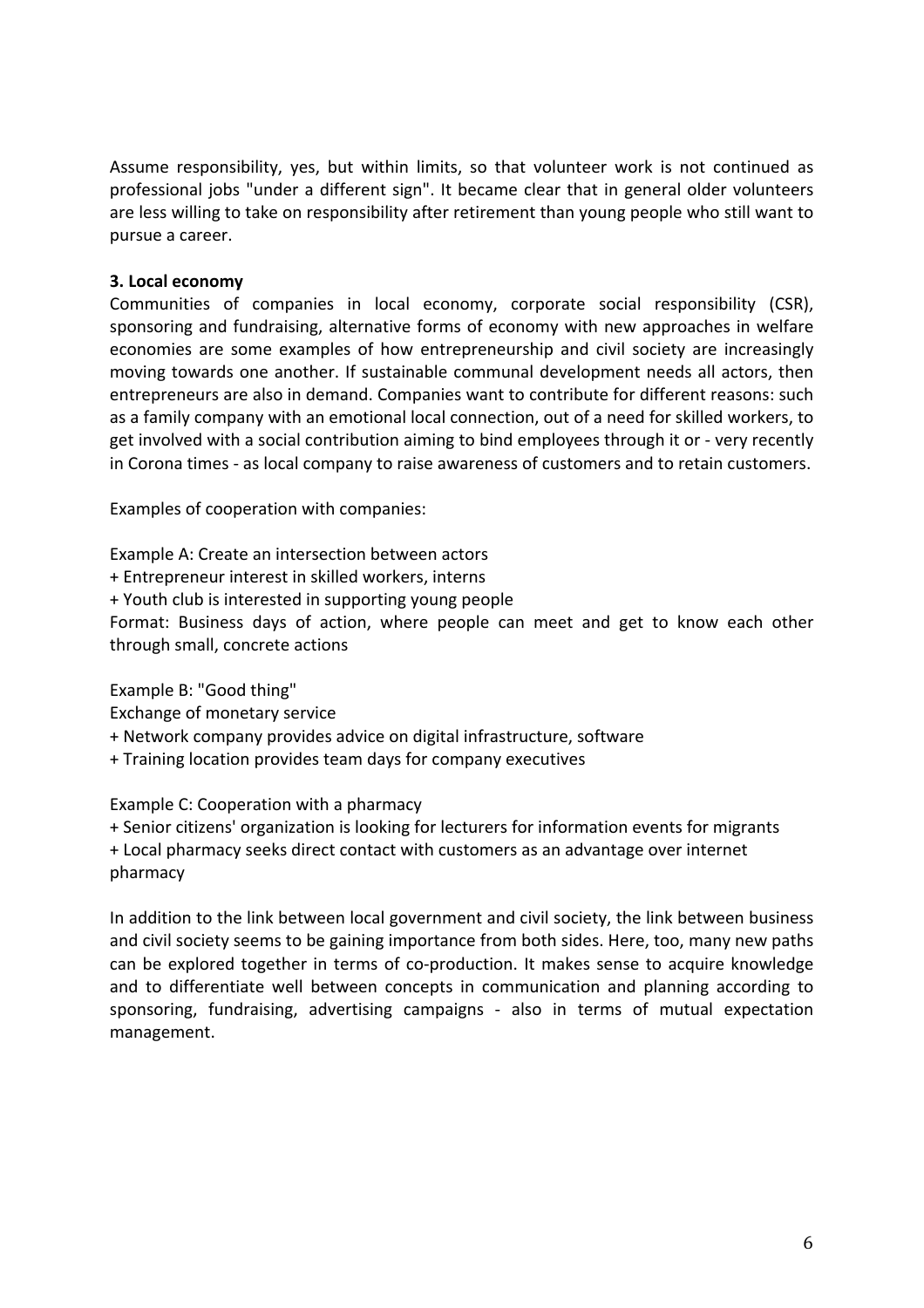### **Sources:**

Rat für Nachhaltige Entwicklung (2020): Kommunen als zentrale Akteure nachhaltiger Entwicklung. Stellungnahme an den Staatssekretärausschuss für nachhaltige Entwicklung zur Sitzung am 15.02.2021, Berlin 20.11.2020 https://www.nachhaltigkeitsrat.de/wpcontent/uploads/2020/11/20201120\_RNE\_Stellungnahme\_an\_den\_StS-Ausschuss fuer\_Nachhaltige\_Entwicklung\_zur\_kommunalen-Nachhaltigkeit.pdf (checked 04.12.2020)

Schneidewind, Uwe (2019): Die große Transformation. Eine Einführung in die Kunst gesellschaftlichen Wandels, Frankfurt a. M. (3. Aufl.)

#### **Appendix**

Marius Otto: *will be sent later*

Marion Bergk: "Quartier 55plus am Westpark" (Powerpoint)